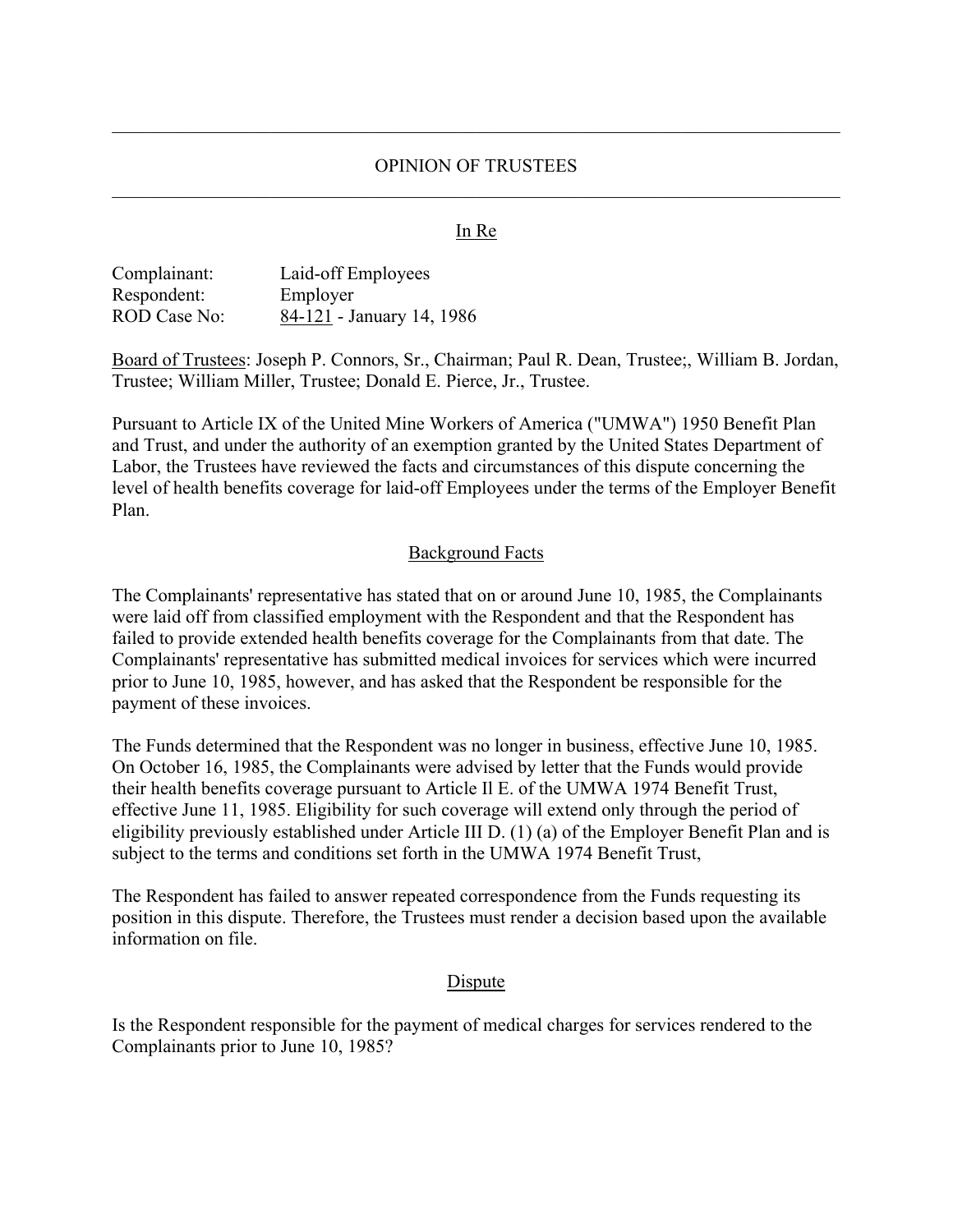Opinion of Trustees Resolution of Dispute Case No. 84-121 Page 2

## Position of the Parties

Position of the Complainant: The Respondent is responsible for the payment of medical charges for services rendered to the Complainants prior to June 10, 1985. Position of the Respondent: The Respondent has failed to inform the Funds of its position in this dispute.

## Pertinent Provisions

Article XX (c) (3) (i) of the National Bituminous Coal Wage Agreement of 1984 provides:

Article XX - Health and Retirement Benefits Section (C) 1974 Plans and Trusts

(3) (i) Each signatory Employer shall establish and maintain an Employee benefit plan to provide, implemented through an insurance carrier(s), health and other non-pension benefits for its Employees covered by this Agreement as well as pensioners, under the 1974 Pension Plan and Trust, whose last signatory classified employment was with such Employer. The benefits provided by the Employer to its eligible Participants pursuant to such plans shall be guaranteed during the term of this Agreement by that Employer at levels set forth in such plans.

Article I (1), (2) and (4) of the Employer Benefit Plan provide:

#### Article I - Definitions

The following terms shall have the meanings herein set forth:

- (1) "Employer" means (coal company).
- (2) "Wage Agreement" means the National Bituminous Coal Wage Agreement of 1984, as amended from time to time and any successor agreement.
- (4) "Employee" shall mean a person working in a classified job for the Employer, eligible to receive benefits hereunder.

Article II A. (1) and (4) of the Employer Benefit Plan provide:

# Article II - Eligibility

The persons eligible to receive the health benefits pursuant to Article III are as follows:

A. Active Employees

Benefits under Article III shall be provided to any Employee who: